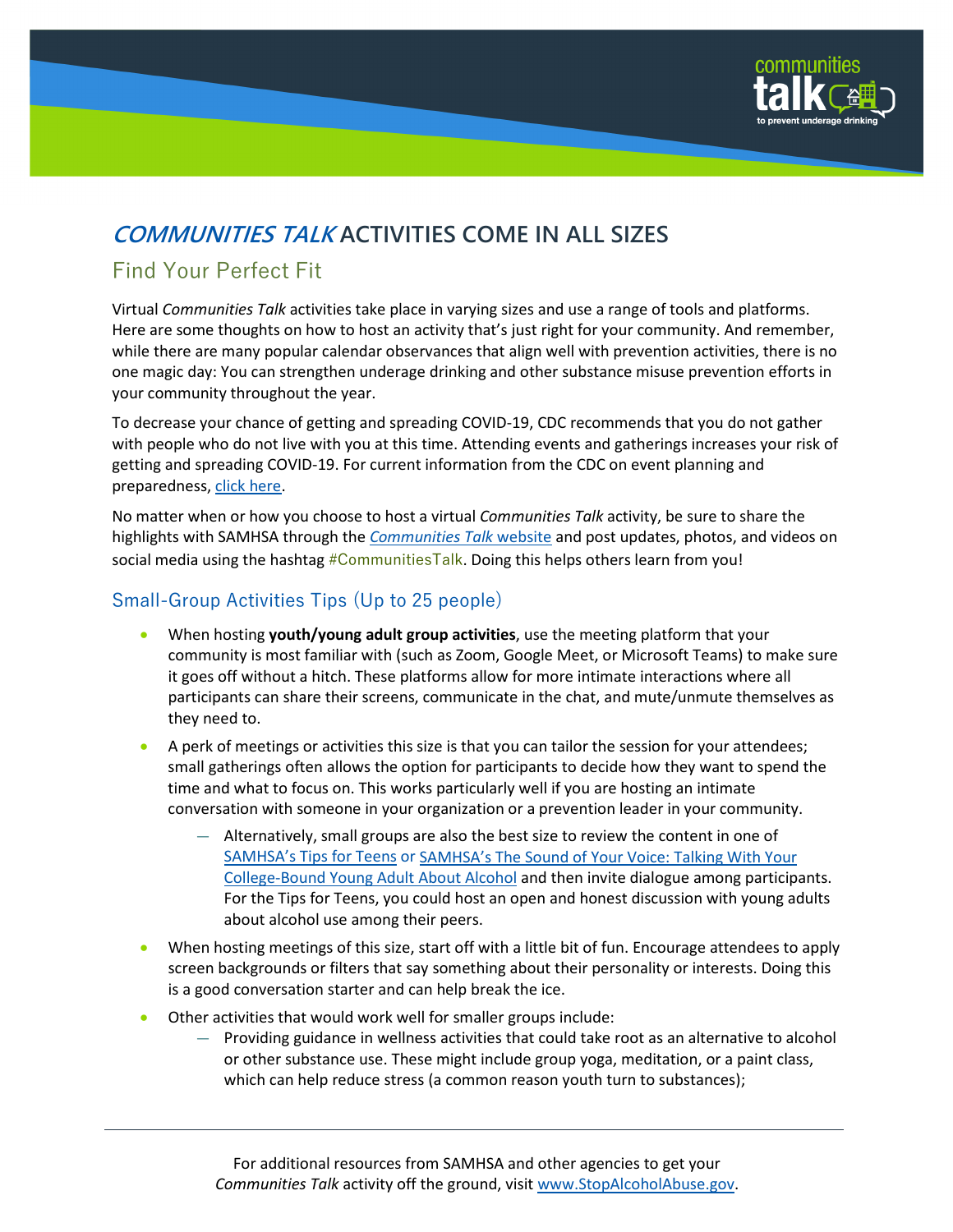

- Partnering with local schools to host prevention curriculum programs during health class or directly "after" school; and
- Convening a state-/county-/city-wide group of other preventionists and meet virtually every week to share ideas.

#### Medium-Sized Group Activities Tips (26 – 150 people)

- When hosting a **virtual town hall or open forum**, Zoom Meetings or Webex are your best bets. These platforms allow you to share your screen and engage with the audience, while also giving them the opportunity to unmute and interact with your team as the activity requires.
	- Zoom Meetings allow you to utilize breakout rooms so you can better replicate what an in-person meeting/event might look like and achieve.
	- Planning stipends can be used to purchase subscriptions to large meeting platforms that will help you share your prevention messages.
- Invite parents to join you for a ["Hidden in Plain Sight" session](https://seekbeak.com/v/531BwDlrzBL) where you visually walk them through potential places their child may be hiding alcohol and/or drug paraphernalia.
- Other activities that would work well for medium-sized groups include:
	- Host a virtual cooking session, where families tune in and cook along with a guest chef;
	- Host trivia nights with prevention themes and giveaways (Note: Planning stipends cannot be used to purchase giveaways and prizes); and
	- Work with local schools to distribute grab-and-go kits that include lessons or information on underage drinking prevention with school meals or at other community locations.

### Large-Group Activities Tips (150+ people)

- When hosting online activities such as **panels or moderated Q&A's** for more than 100 people, invest in Zoom Webinar or stream the discussion on Facebook Live. These platforms give you the ability to mute everyone so that they cannot interrupt your activity. However, the audience will be able to see, listen, and ask questions on both platforms, so the environment is still wellsuited for audience engagement.
- **Recording** these activities and posting them to your organization's Facebook or YouTube pages also can increase the number of total views, as people can watch the recording on their own time.
- If you want to host a quick **one-on-one conversation** with a prevention expert in your community, Instagram Live will help you reach the most people in real time. Alternatively, you could use Facebook Live depending on your intended audience.
- Other activities that have the potential to reach large groups include:
	- Hosting an online movie screening followed by a Q&A;
	- Creating a "Take a Break" prevention activity book for teenagers that includes adult coloring pages, mindfulness tips, self-care wordsearch or crossword, and mad libs.